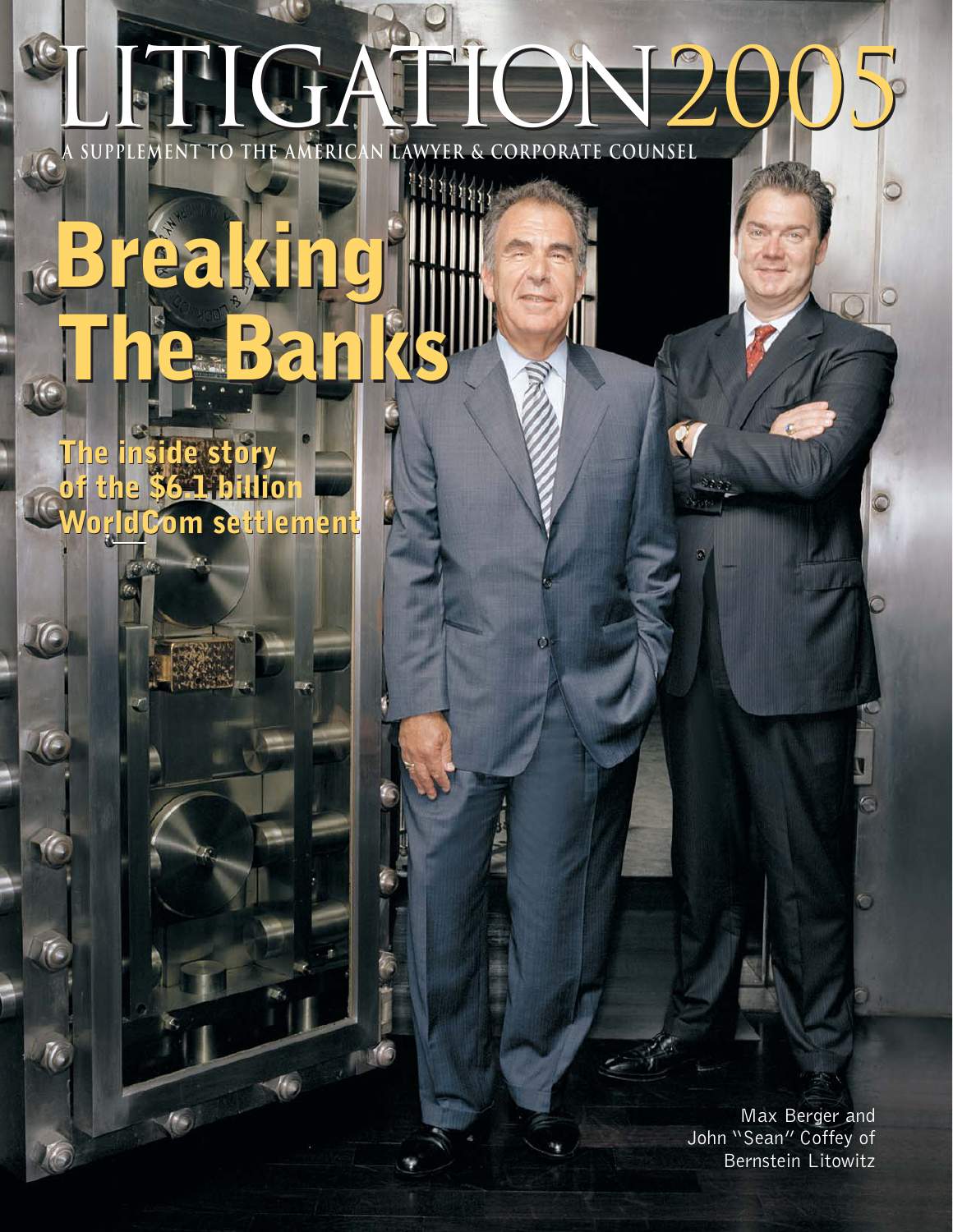## **Breaking the Banks**

*When 17 underwriters agreed to pay more than \$6 billion to settle a securities class action arising from the WorldCom debacle, it set a new precedent. Only five months later, an Enron class settlement topped \$7 billion. Law firms representing banks in such massive cases might want to rethink their strategies.*

ON A COLD MORN<br>
"Sean" Coffey was pr<br>
his life a few blocks f<br>
house in lower Man<br>
49-year-old former pro<br>
the investment bank<br>
WorldCom, Inc. He v<br>
jury the next day.<br>
Coffey and his part<br>
Bernstein I itowitz Be ON A COLD MORNING LAST MARCH, JOHN "Sean" Coffey was preparing for the biggest trial of his life a few blocks from the federal district courthouse in lower Manhattan. For three years, the 49-year-old former prosecutor had been jousting with the investment banks, directors, and auditor for WorldCom, Inc. He was supposed to start picking a jury the next day.

▲

Coffey and his partner Max Berger at New York's Bernstein Litowitz Berger & Grossmann had already reached settlements with 14 banks. They agreed to pay nearly \$3 billion to resolve claims that they had failed to perform adequate due diligence on WorldCom's massive public bond offerings. One of the underwriters, Citigroup, Inc., had also paid more than \$1 billion to settle stock fraud claims. JPMorgan Chase & Co. was the lone holdout with deep pockets. Throughout the skirmishing, JPMorgan and its hardcharging counsel at Skadden, Arps, Slate, Meagher & Flom appeared headed for trial. But that morning Berger was locked in settlement talks directly with the client, and Coffey was eager for news from the bargaining table.

Berger's call came at about 11 A.M. Coffey picked up the phone. With a nod to the old *Family Feud* game show, he asked: "Survey says?"

Berger was ebullient: "We got the two, baby."

"The two" was the \$2 billion that JPMorgan agreed to pay to settle. As reported by *The Wall Street Journal*, it was 46 percent, or \$630 million, more than the bank could have settled for ten months earlier. "They caved!" Coffey and his partners cried.

With the JPMorgan deal, the total amount of settlements topped \$6 billion. These recoveries which are expected to include more than \$300 million for lawyers' fees—made it the largest securities class action recovery in history. The record was short-lived, however. In August the class action involving Enron Corp. passed \$7 billion in recoveries.

In both cases, Wall Street banks have picked up the bulk of the tab. (The nonbank defendants in WorldCom—Arthur Andersen and former World-Com directors and officers—contributed only about \$126 million.) But those billions in settlement money don't reflect the total impact of these cases. A ruling issued in the WorldCom class action has prodded financial institutions to rethink how they raise capital in the public markets.

The law firms representing banks in such actions might also need to rethink the way they approach the next megacase. In the WorldCom class action, one firm—Skadden—represented 17 underwriters.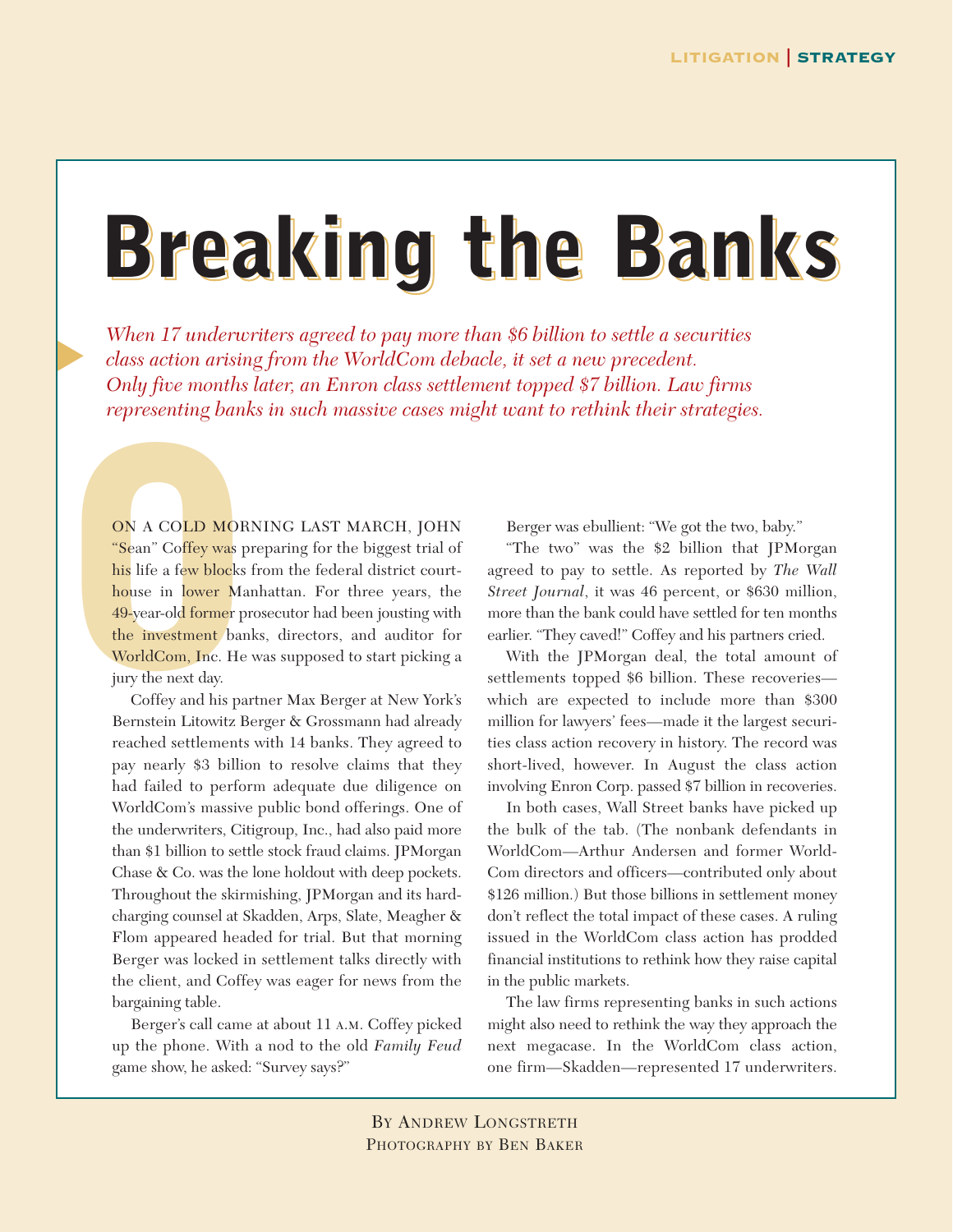

The Bernstein Litowitz team included (from left to right) Max Berger, Steven Singer, J. Erik Sandstedt, Chad Johnson, and John "Sean" Coffey.

Facing a tireless lead plaintiff that wanted to send a message to Wall Street and a judge who appeared unsympathetic to the defendants, Skadden gave no signs of letting the case go gently—at least not on the plaintiffs' terms. For three years, up to the brink of trial, the firm put on a classic chest-pounding defense, resisting offers to settle.

It was an unusually aggressive gamble for such a high-stakes case. Skadden's clients had originally appeared ready to hang together. But the united front began to crumble when the banks ousted Citigroup, which then proceeded to make its own deal in May 2004. The remaining defendants soldiered on together The settlement dollars don't reflect the total impact of the case. Rulings issued in the WorldCom class action have prodded financial institutions to rethink their duties to investors in raising capital.

for another ten months. But two weeks before jury selection, Bank of America Corporation broke away and settled.

Facing a prisoner's dilemma, every bank decided to look out for its own interests. One by one, each settled, until JPMorgan stood alone. And being the last one out came with a hefty price.

What follows is the tale of a remarkable case. At stake were billions of dollars, professional reputations, and the ways of Wall Street.

▲

The WorldCom fraud took years to build but only months to unravel. In March 2002 the company announced that the Securities and Exchange Commission had asked to look at information relating to its financial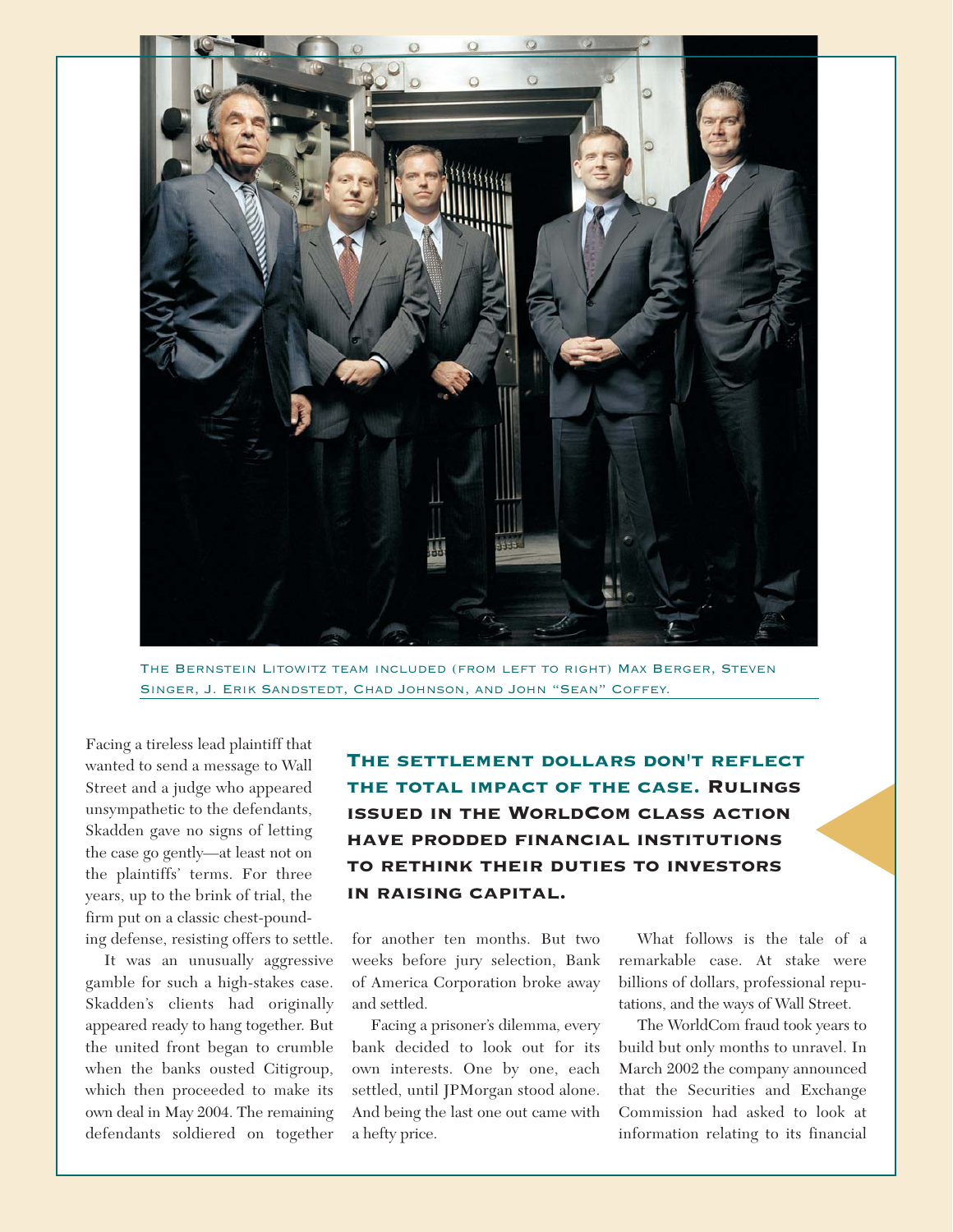▲

health. In June, WorldCom announced its intention to restate earnings by a dizzying \$3.8 billion. On July 21 the telecom filed for Chapter 11

send a message that if people want to do business with us, they have to show us that their ethical standards are basically above reproach," said

WorldCom in the Southern District of New York. But the state claims overshadowed the others: McCall's fund claimed more than \$300 million

But who would pay defrauded investors? WorldCom was bankrupt, Arthur Andersen was in a death spiral, Ebbers and the other directors and officers couldn't cover the losses. The potential for a major recovery came only from the investment banks.

protection. It was the largest filing ever in terms of total assets, surpassing Enron's by more than \$40.5 billion.

This spectacular collapse caught the attention of both plaintiffs lawyers and politicians, an alliance that was the unexpected consequence of congressional reform efforts in the mid-1990s. The Private Securities Litigation Reform Act changed the rules of securities class actions. No longer would an unseemly race to the courthouse decide control of these cases. Instead, judges would select lead plaintiffs based on the size of their potential loss. Congress wanted more institutional investors involved in these suits, as a check on marauding lawyers. In practice, it was an invitation to public employee pension plans to jump into the fray.

The New York State Common Retirement Fund was headed by state comptroller H. Carl McCall, a Democrat, who wanted to become governor. Corporate governance became one of his springboard issues. In July 2002 he was planning an "investors summit" that would assemble the largest pension funds in the country to encourage a new code of conduct on Wall Street. "We want to

McCall. Behind the scenes, the Retirement Fund's general counsel, Kristina Burns, had already invited Bernstein Litowitz and Barrack, Rodos & Bacine to represent the fund in a massive class action against WorldCom.

The two firms had represented McCall in a class action against Cendant Corporation and its auditor in which they recovered \$3.2 billion, at that time the largest settlement in history. Bernstein and Barrack lawyers also contributed generously to McCall's political campaigns, giving a total of \$140,000 between 1998 and 2002, according to *Forbes* magazine. Berger, who had handled the Cendant case, brought in his partner Coffey. In four years Coffey, a former Latham & Watkins partner and federal prosecutor, had emerged as a star at Bernstein Litowitz. He had recently represented the Baptist Foundation of Arizona in a case against Arthur Andersen. The case ended after a few weeks of trial when Arthur Andersen coughed up \$217 million. For Coffey, who loves a big stage, the WorldCom case was a dream come true.

Suits had already been filed against

in stock losses. So on July 1 Bernstein Litowitz and Barrack, Rodos filed a motion in the Southern District of New York on behalf of the Retirement Fund to become lead plaintiff. In August federal district court judge Denise Cote chose the fund to represent a class of shareholders and a class of bondholders that would later allege nearly \$30 billion in losses.

Coffey knew Cote well. She had been his superior in the U.S. attorney's office in Manhattan. He didn't expect any breaks from her, but he didn't mind that she was looking out for any possible "victims" in the case.

But who would pay them? By then WorldCom was essentially judgmentproof. Another key defendant, Arthur Andersen, was in a death spiral after being convicted of obstruction of justice for its role in Enron. (The conviction was later reversed, too late to save Andersen.) Bernard Ebbers and the other directors and officers couldn't cover the losses. The potential for a major recovery came only from the banks.

**ROUND**<br>a<mark>s getting</mark> AROUND THE TIME COFFEY wa<mark>s getting</mark> his assignment, Jay Kasner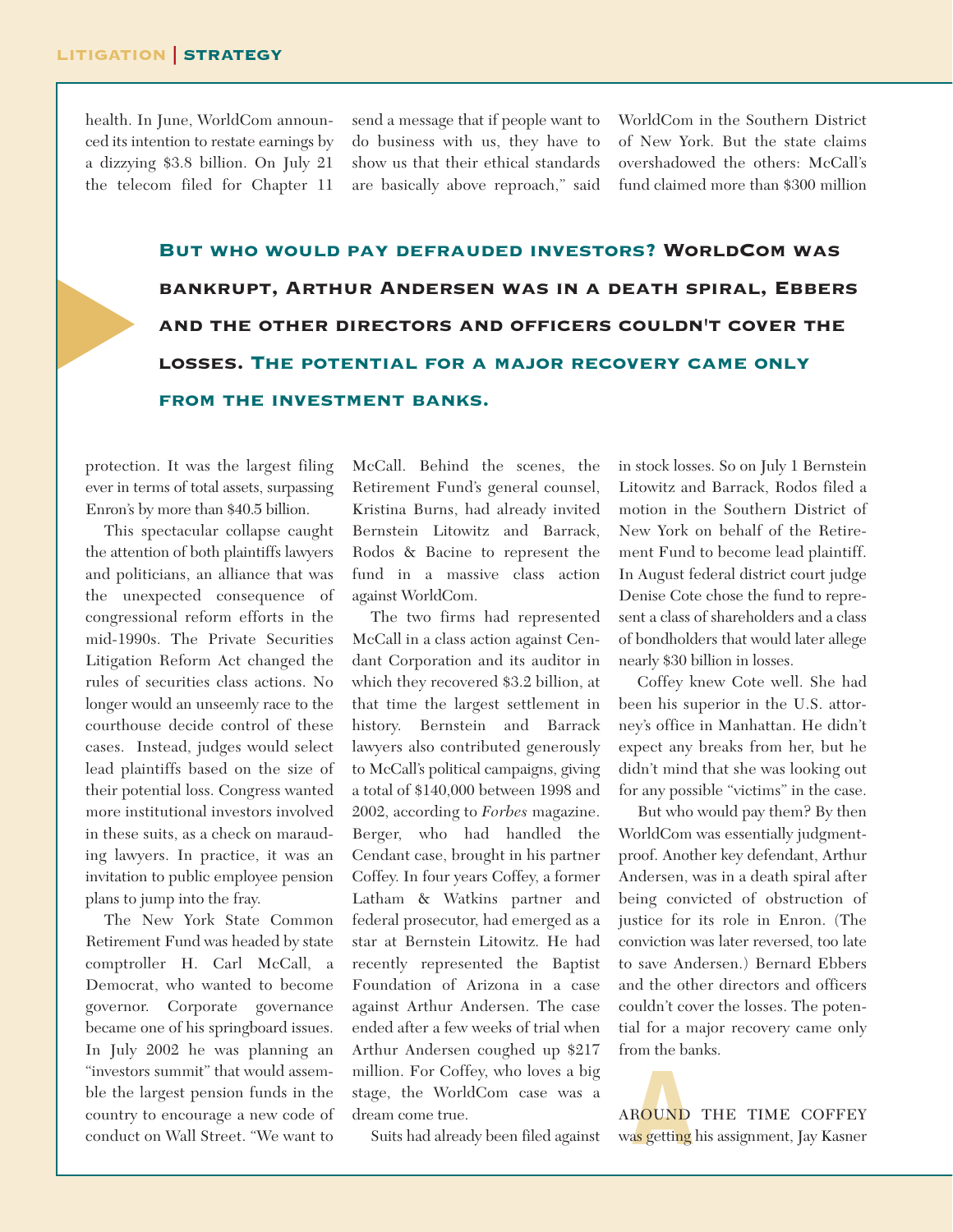was receiving his. The 49-year-old Skadden partner led a large team of lawyers hired to represent two large syndicates that underwrote more than \$15 billion in two bond offerings for WorldCom in May 2000 and May 2001. The latter was the biggest in history. The syndicates included 17 of the most prestigious and successful financial institutions in the world: JPMorgan, Citigroup, Bank of America, Credit Suisse Group, Lehman Brothers Inc., and The Goldman Sachs Group, Inc., among others. They were the kind of clients any lawyer would love to have.

Kasner, who declined to comment for this article, is a Skadden lifer. He's spent 25 years at the firm, where he's helped raise the profile of the securities litigation department. He has a rainmaker's presence—impeccably dressed, articulate, and charming. One of his most prominent recent wins came in 2003. While litigating the WorldCom case, Kasner and his

settle for less than what he thinks his clients are entitled to. He will never admit that there's anything to be said for the other side."

The coleads of each offering, Citigroup and JPMorgan, hired Skadden. It was a high-profile, high-stakes, highly lucrative assignment. The syndicate agreements provided that for any judgment, the individual banks would be liable for the pro rata share of bonds they underwrote. Under the agreement, control of the case (and obligation to pay legal fees) was also distributed on a pro rata basis. That meant that JPMorgan and Citigroup would call the shots.

Citigroup faced the most exposure—more than \$50 billion by its own analysis. In addition to the bond claims, it was accused of stock fraud for statements made by its former star analyst Jack Grubman. Because of its unique situation, Citigroup hired additional counsel—Paul, Weiss, Rifkind, Wharton & Garrison. As it

#### A tireless lead plaintiff, Alan Hevesi and his staff enthusiastically embraced the WorldCom case.

partners scored a major victory for Merrill Lynch & Co., Inc., winning the dismissal of two class actions that alleged massive stock losses had been caused by misleading research in Merrill's analyst reports.

▲

Both allies and foes describe Kasner as tough. "He's an excellent lawyer," says plaintiffs attorney I. Stephen Rabin of New York's Rabin & Peckel, who has faced off against Kasner. "He takes no prisoners. He fights very hard. He's not willing to

happened, Citigroup needed an independent voice.

**T**<br>**T**<br>**T**<br>**T**<br>**E**<br>**T**<br>**E**<br>**E**<br>**E**<br>**E**<br>**E**<br>**E**<br>**E**<br>**E** THE TWO SIDES WERE FAR apart from the beginning. According to a defense lawyer and two plaintiffs lawyers, the underwriters' offer was around \$35 million. The plaintiffs, meanwhile, were asking for about \$10 billion.

Berger suspected that hawks in the underwriters' camp were blocking any reasonable discussion of settlement. But there was good reason to believe that Berger's case itself was unreasonable. It rested on the theory that the underwriters were expected to thoroughly inspect WorldCom's financial health before issuing securities to the public. The law was not clear on the extent of their duty to investigate their client.

But Berger was motivated by a zealous client of his own. In the fall of 2002 McCall lost his bid for governor, and Alan Hevesi was elected as the new state comptroller. Hevesi and his staff enthusiastically embraced the WorldCom action. On his first day as general counsel for the new comptroller, Alan Lebowitz began delving into the details of the case. It would be his number one priority for the next two-and-a-half years. "No brief was submitted without the stamp of our approval," he says.

As repeated settlement talks ordered by Cote failed to make headway, conflict developed within the defendants' camp. According to two lawyers familiar with the matter, the syndicate members had asked Citigroup to pay a premium for its share of the bond claims because it was the only underwriter also charged with stock fraud. Citigroup rejected the idea.

The conflict came to a head around June 2003. In a conversation that would radically change the course of the case, Kasner called Edward Turan, in-house counsel at Citigroup. According to Turan, Kasner made it clear that the syndicate wanted Citigroup out. (Kasner declined to comment.)

"We felt it was the wrong decision," says Turan, who nonetheless says he wasn't surprised by the syndicate's move.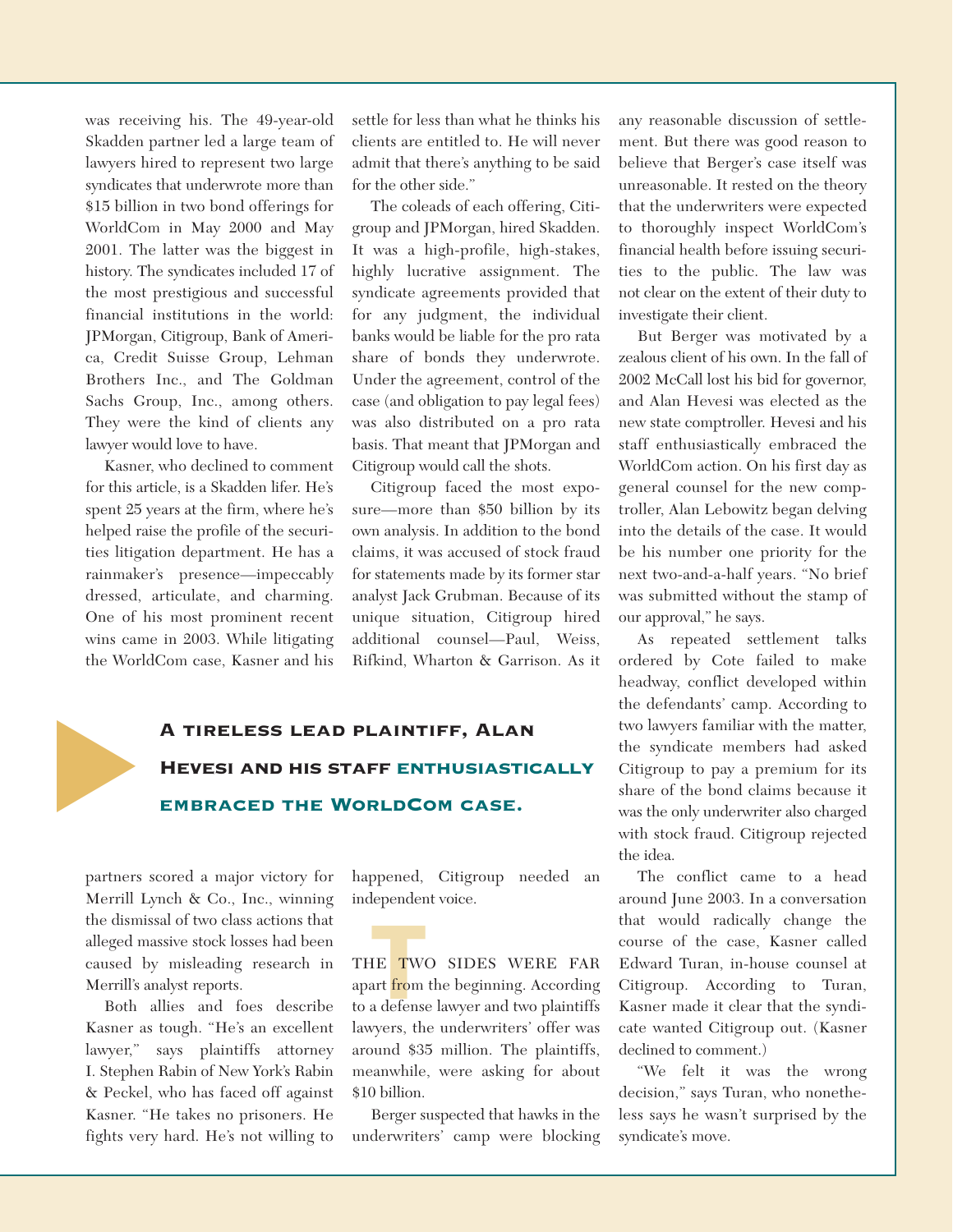#### LITIGATION | STRATEGY

The implications were huge. Kicked out of the syndicate and no longer represented by Skadden,

Citigroup, the defendant facing the most exposure, had effectively been unleashed to settle the case.

Lawyers for Paul, Weiss had already been looking for an exit strategy. They had good reason for wanting out. Coffey and company seemed to get everything they wanted in Cote's courtroom. The case was also moving at a breakneck speed, which neutralized the defense strategy of delay. Cote allotted just 60 days of depositions to each side.

Citigroup had a unique agenda among the banks. Its new CEO, Charles Prince, had made cleaning up the company's image a priority. To help do so, Prince and Citigroup general counsel Michael Helfer had lured litigator P.J. Mode to come in-house from the firm now known as Wilmer Cutler Pickering Hale and

THIS BERNSTEIN LITOWITZ CHART tracks their rising recovery as the defendants settled, one by one.

> Dorr, where Helfer had been a partner. One of Mode's main assignments was to work with Brad Karp, Citigroup's relationship partner at Paul, Weiss, to develop a legal strategy for the WorldCom and Enron litigation.

Mode and Karp found leverage within Cote's ruling on class certification for shareholders. Few had been surprised that Cote certified a class for bondholders. But the size of the class she certified for shareholders was dramatic and controversial

in its scope. It covered shareholders who bought WorldCom stock over a 38-month period, comprising 793 trading days. The theory was that every purchaser of WorldCom stock during that period relied on the



Brad Karp (left) and Eric Goldstein of Paul, Weiss forged an early exit strategy for their client Citigroup.

#### **\$6.128 Billion**



opinion of Jack Grubman. Citigroup appealed the shareholder class certification, and in December 2003 the U.S. Court of Appeals for the Second Circuit granted an interlocutory review.

The Second Circuit rarely grants such motions, and it presented both sides with an uncertain future. The potential that Cote's ruling would be overturned or altered—thus reducing the class size—worried lawyers for the plaintiffs. A decision against Citigroup, meanwhile, could raise the bank's price of settlement. For Citigroup and the plaintiffs, the Second Circuit argument was the equivalent of a trial date.

Settlement finally began to seem like a real possibility. In early 2004, Paul, Weiss partner Martin London called Berger and asked if they could meet. The offices of Paul, Weiss and Bernstein Litowitz are both located in the UBS Building, across the street from Radio City Music Hall. It was a short trip for London from the twenty-sixth floor to Berger's thirty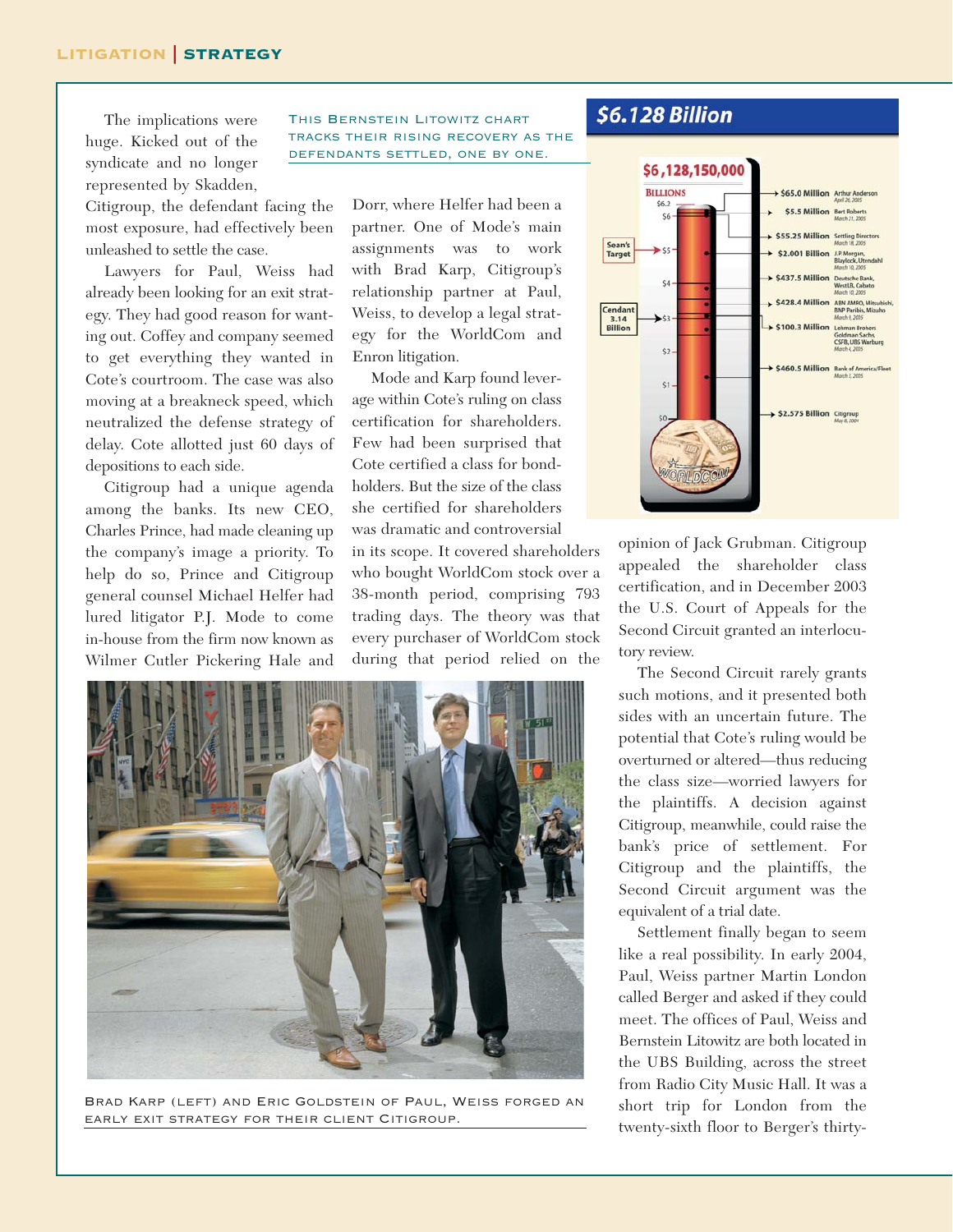eighth floor office. Berger liked what London had to say. "We were dancing around each other," says Berger. "But I came away from that meeting feeling it was possible to get a deal."

Talks continued. On February 4, Coffey and Berger rode the elevator down to London's office. Berger laid out their position: "We understand we have issues in our case, but we have sex appeal in our case, too."

As the date for oral argument drew closer, the discussions turned more serious. On May 6, with four days remaining, New York comptroller Hevesi and Citigroup CEO Prince partners Eric Goldstein and Joyce Huang and associate Susanna Buergel in a Paul, Weiss conference room. Amid boxes of cold pizza and Chinese takeout, they drafted the terms of the settlement. Around 11 P.M., Coffey and Berger left their cell phone numbers with Goldstein and went home. The Paul, Weiss team worked through the night. The next day, Friday, May 7, the plaintiffs team reconvened at Paul, Weiss and executed the agreement, subject to approval from Citigroup's board.

While the Paul, Weiss team was signing papers with the plaintiffs,

lawyers involved in the case, Kasner was livid with Paul, Weiss when he finally heard the settlement. He was upset in particular with partner Martin London. Kasner thought that London told him he was only negotiating for the stock claims.

London says he would be "stunned" if Kasner believed he misled him. Kasner declined to comment.



**THE**<br> **THE**<br> **SET**<br> **THE**<br> **THE**<br> **THE**<br> **THE** THE SETTLEMENT PUT THE syndi<mark>cat</mark>e in a difficult spot. When negotiating the deal with Citigroup, the plaintiffs lawyers assigned \$1.45 billion

▲

Although the law was not clear on the extent of an underwriter's duty to investigate a client, the case rested on the theory that the underwriters were expected to thoroughly inspect WorldCom's financial health before issuing securities to the public.

arrived for a meeting in the jury room of federal district court judge Robert Sweet. Months earlier, Cote had asked Judge Sweet, a former Skadden partner, to assist magistrate judge Michael Dolinger with the negotiations. The gathering felt like a major summit. "I hate the idea of walking out of here without a deal," Sweet told the parties.

For the next four hours, Sweet ushered lawyers from both sides in and out of the jury room. They exchanged numbers until they reached a range of \$2.5–2.9 billion. Around 4 P.M., Sweet invited all parties into the room. "The number is \$2.65," he announced.

At the conclusion of the negotiations, lawyers for both sides headed back uptown to the UBS Building. Coffey and Berger met Paul, Weiss

Kasner was in court arguing discovery issues. He won't comment on whether he knew Citigroup was in negotiations to settle, but he gave no indication that he did. "It seems to me that Kasner . . . had no idea [the talks] were going on," says Berger.

He found out soon enough. On Monday morning, May 10, a black sedan picked up Eric Goldstein, Brad Karp, and Martin London at their homes in Manhattan and headed downtown to give the news to Judge Cote. On their way, Goldstein left a message for Kasner, detailing the settlement.

Kasner was heading to the Second Circuit, apparently believing that Citigroup would be arguing the class certification issue. According to several

of the \$2.65 billion to the class of bondholders; the balance would go to the class of shareholders. (Paul, Weiss stayed silent on the division.) The plaintiffs looked at the percentage of bonds that Citigroup underwrote and wanted the same pro rata amount from each of the remaining underwriter defendants. That calculation would later be referred to as the "Citi formula."

Citigroup's settlement deal required that an offer based on that formula be made to all the syndicate members. As reported by *The Wall Street Journal* last spring, if they all had accepted on the same terms, the plaintiffs would have brought in an additional \$2.8 billion. The plaintiffs gave syndicate members 45 days to respond. Kasner's clients refused to budge. According to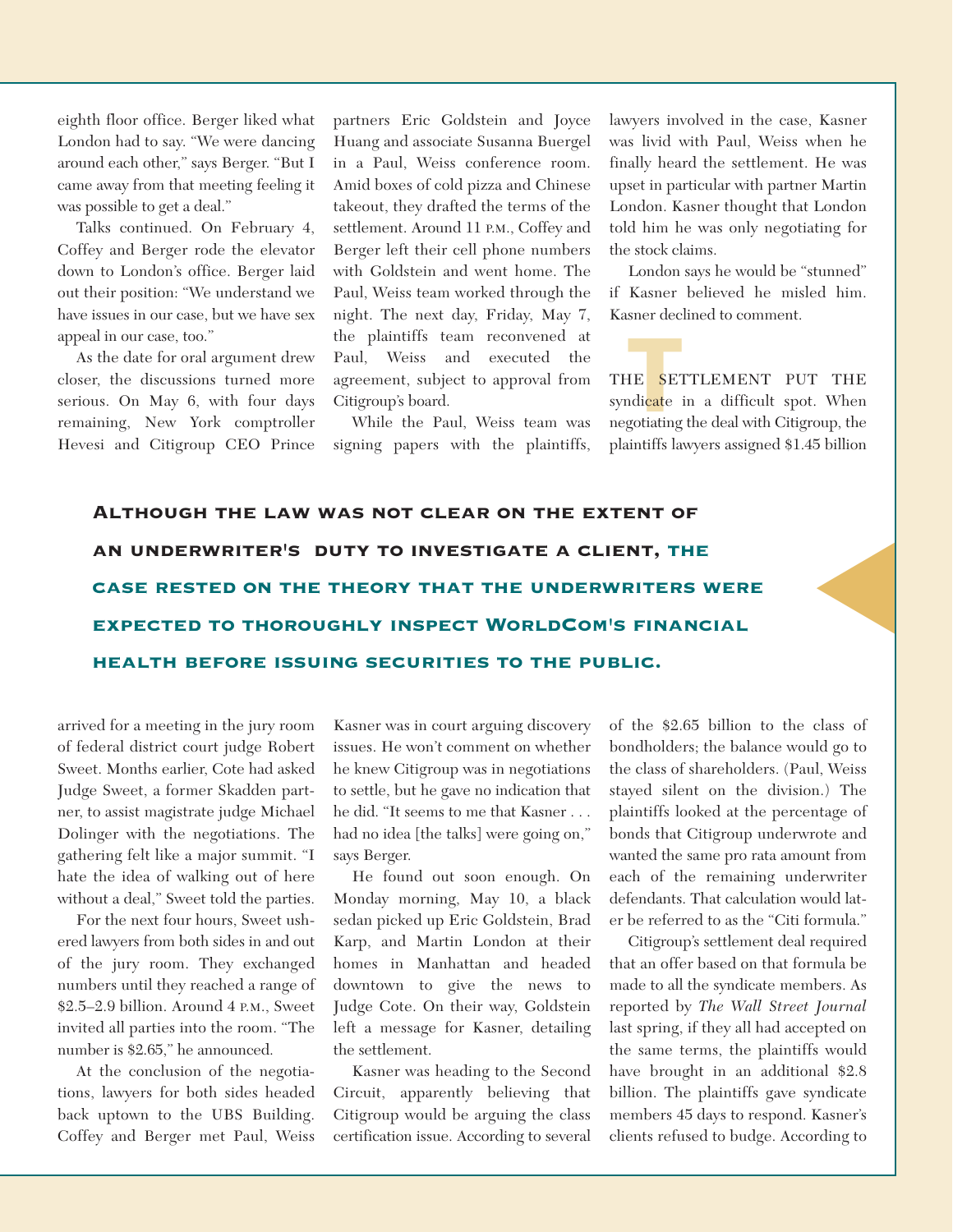▲

a source close to the negotiations he countered with an offer of \$300 million from the entire syndicate, effectively declining to take the Citi deal.

Berger kept at it. On May 27, still within the 45-day window, he again wrote to Kasner, this time offering were in no rush to settle, especially not in Cote's courtroom, where everything was moving their way. Still, at the time, Coffey worried that a serious offer by JPMorgan could undermine the Citi formula. "The dilemma I feared was that JPMorgan

### Judge Cote's ruling was the first serious analysis of the due diligence defense in 40 years, so it got everyone's attention.

12 junior underwriter banks a 25 percent discount off the Citigroup formula. The deal was good for two weeks. The letter went unanswered, says Berger.

Who declined the deals? Kasner won't comment. One in-house lawyer of a syndicate bank, who requested anonymity, downplays Skadden's role. Each bank had its own in-house advisers, says this lawyer, as well as a sophisticated understanding of the risks involved. Indeed, by this time, JPMorgan and Bank of America had brought in additional counsel of their own (Cadwalader, Wickersham & Taft and Kelley Drye & Warren, respectively) to advise on settlement issues and consult with Kasner.

But according to plaintiffs lawyers, Kasner told colleagues that there was no way syndicate members would pay as much as Citigroup. His logic: Citigroup had Grubman and all his baggage. Kasner's clients didn't.

BY THEN OF COURSE THE<br>plaintiffs had their payday. With \$2.5<br>billion already in hand, they could BY THEN OF COURSE THE plaintiffs had their payday. With \$2.5 afford a more bullish position. They

would put real money on the table that was in spitting distance of the Citi formula," says Coffey. "How can you turn down \$1 billion?" (If JPMorgan settled at the Citi formula, it would have paid around \$1.37 billion.)

That fear never materialized. Much of 2004 was filled with depositions and discovery. Early in the year, the plaintiffs disclosed potentially damaging internal documents at Bank of America, Deutsche Bank AG, and JPMorgan that suggested there had been concern within the banks about WorldCom's credit risk. The plaintiffs were ready to argue that those facts should have been disclosed in underwriting documents or at a minimum spurred more thorough due diligence.

Uncertain if a settlement would ever emerge, both sides did what litigators do: They fought. On several occasions, Coffey wrote letters to Cote, complaining about Skadden's late responses to discovery and deposition matters. The disputes gave rise to the acronym TSBS—typical Skadden bullshit—at Bernstein Litowitz.

Skadden appeared to be spending

plenty of resources on the case. In November, when partner Thomas Nolan sent an e-mail to the plaintiffs' legal team, he cc'd more than 50 Skadden attorneys. According to a defense lawyer, Kasner once quipped that Skadden was billing more than \$10 million a month. Kasner declined to comment on the figure.

Kasner also seemed to be maintaining his trademark tenacity. In October he deposed Blaine Nye, expert damages witness for the plaintiffs. The questioning appeared to get personal at moments. After a brief break, Kasner asked Nye if he had discussed his testimony with anybody in the interim. After Nye responded that he talked briefly with Bernstein partner Steven Singer, Kasner followed up: "Did you say to him that you're not having as much fun today as you did yesterday?"

"No. In fact, we even said you're a prince," said Nye.

After some more back and forth, Kasner said: "Remember to say that to me when I'm cross-examining you at trial. I appreciate the compliment."

For all the jockeying, Berger kept trying to build a bridge to Kasner. "I said to him regularly, I understand he's in an extraordinary situation. I don't envy him," says Berger. In September he called Kasner and suggested they meet for breakfast. It was a rare one-on-one sit-down between the two lawyers. They discussed the case, their families, and mutual friends. Berger, a highly skilled amateur photographer, talked about an upcoming exhibit featuring his pieces. Afterward, he sent Kasner a book of his work. But the meeting led to nothing. "I never heard from him," says Berger. "One way or the other, which really pissed me off."

Kasner may have been more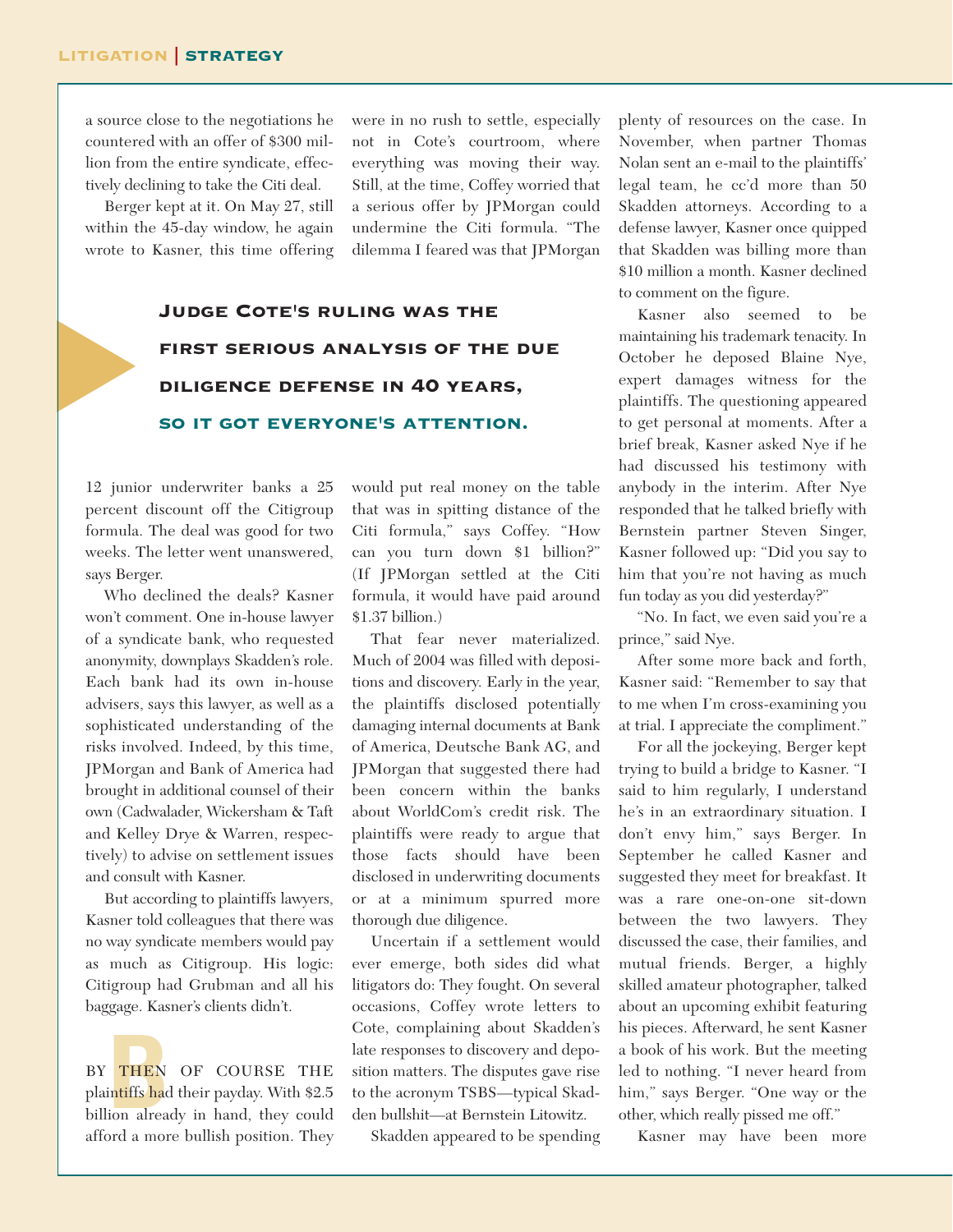focused on summary judgment motions that were soon due to be filed. According to a lawyer familiar with the matter, Judge Sweet tried to nudge Kasner toward settling, suggesting that a summary judgment decision by Cote might not be good for his clients.

But Kasner plowed ahead and filed the motion anyway. According to lawyers in the case, he viewed the submissions as among the finest he'd ever associated with. And they were good. Kasner's adversary Coffey says they're "some of the best work I'd ever seen." In them, the underwriters argued that they were not required to test the reliability of WorldCom's audited financial statements so long as they had "no reasonable ground to believe" that those financial statements were wrong.

The arguments didn't persuade Cote. In denying key parts of the underwriters' summary judgment, she established a tough due diligence standard for investment banks involved in public offerings. In her opinion, Cote wrote: "The underwriter defendants argue that the standard that should apply is whether

"It's the first serious analysis of the due diligence defense in 40–50 years, so it's got everyone's attention," says Kirk Davenport, a prominent securities lawyer at Latham & Watkins, who represents some of Wall Street's biggest banks in bond offerings.

**FTER CO**<br>ent decis<br>ndicate s AFT<mark>ER C</mark>OTE'S SUMMARY JUDGment decision in December, the syndicate started to show cracks. In-house lawyers were evaluating the risks of moving forward, and some wanted out. Richard Posen of Willkie Farr & Gallagher was first to call Berger. Posen said he represented four junior syndicate underwriters: Lehman Brothers, Credit Suisse First Boston, Goldman Sachs, and UBS AG. He wanted to initiate a discussion about the case against his clients.

On January 6, 2005, several weeks after the call by Posen, Coffey received a voice message from David Onorato, an old acquaintance from Georgetown University Law Center. Onorato was coming to New York and wanted to have lunch. He had more on his agenda than hashing over memories of their law review days.

off lunch with Onorato until they could work out a plan.

Ultimately, they decided to engage the banks interested in settlement. The question then was, at what price? Coffey and Berger debated what to demand. Berger, the dealmaker, was willing to dip below the Citi formula. Coffey was more zealous. He advocated keeping the Citigroup formula alive by making the remaining defendant banks match it. Coffey, the former Latham partner, understands how big defense firms work. He thought they would advise paying a high price, given that uncertainty is the enemy of Wall Street and that banks rarely take these kinds of cases to trial. He also had future cases in mind: If the other banks got a better deal than Citigroup, it could encourage future defendants to hold out until their deal got sweeter too.

Berger led the negotiations. Posen's clients wanted to beat the Citi formula. So did Bank of America, represented by Gregory Markel of Cadwalader. During one session in a conference room at Bernstein Litowitz, Markel brought in a piece of promotional literature he had picked

# AFTER COTE'S SUMMARY JUDGMENT DECISION IN DECEMBER 2004,<br>THE UNDERWRITING SYNDICATE STARTED TO SHOW CRACKS.

they had 'clear and direct notice' of an 'accounting' problem. They argue that case law establishes that 'ordinary business events' do not constitute red flags. They are wrong. There is no basis in law to find a requirement that a red flag arises only when there is 'clear and direct' notice of an accounting issue."

Onorato was now an in-house lawyer at Bank of America.

The calls presented Coffey and Berger with a dilemma. Should they engage counsel for the breakaways or force them to bring the entire syndicate to the table? At the time, Berger was traveling through India on a photo shoot. He told Coffey to put

up in the lobby. The Bernstein Litowitz publication listed the top ten securities class action settlements (several obtained by Bernstein Litowitz). Markel proposed a deal that would be less than the Citi formula but would still make the list of top ten settlements.

While the talks continued, Coffey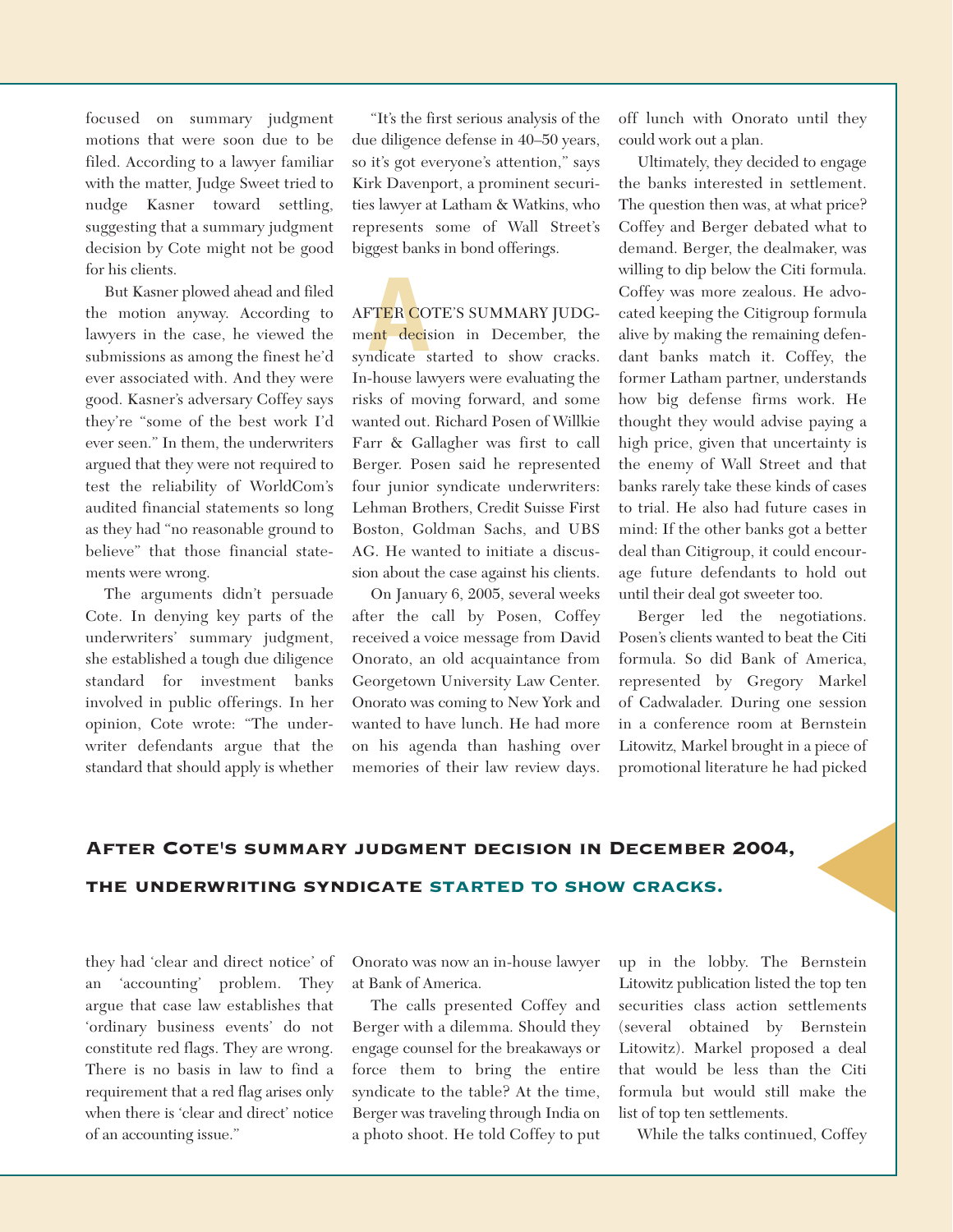▲

Calls from individual banks willing to discuss settlement presented Coffey and Berger with a dilemma. Should they engage counsel for the breakaway defendants or force them to bring the entire underwriting syndicate to the table?

headed for Sun Valley, Idaho, where a family he hadn't seen much of was vacationing. He called Berger constantly for updates on the negotiations. For days, the two partners argued about what to accept. During one conversation, Berger told Coffey he thought he could get \$420 million, which would be below the Citi formula. Coffey responded jokingly but with a serious message: "If you accept \$420 million, I will not be coming back to the firm."

**CONTROLLER**<br>OPPOSTOR RESPONSE<br>OPPOSTOR ON THURSDAY, FEBRUARY 24, Coffey was fly-fishing in the Big Wood River with a friend, an investment banker at Citigroup. Berger called with good news: Bank of America agreed to pay \$460.5 million, Berger and his partners J. Erik Sandstedt and Steven Singer that he wanted more from JPMorgan. With only a few weeks before trial, he argued, the price of poker had gone up. Coffey was persuasive. Berger and others were on board.

With their strategy set, the plaintiffs team was ready to announce the Bank of America settlement. On Thursday morning, March 3, Coffey and his colleagues sent an e-mail to all the parties in the litigation outlining the deal. Soon after, the New York State Common Retirement Fund issued a press release. That afternoon, the lawyers from both sides went to present the deal to Judge Cote.

After the Bank of America deal was announced, settlement activity

moving fast and that he'd better consider taking the Citi deal for his clients. Later that evening, according to a lawyer familiar with the matter, JPMorgan general counsel William McDavid called Alan Lebowitz, general counsel for the pension fund, asking for a meeting between Hevesi and JPMorgan's president, James Dimon. Lebowitz said there would be no meeting until JPMorgan was willing to negotiate in a range acceptable to the plaintiffs.

The next day, Posen's clients settled for \$100.3 million, right at the Citi formula. Coffey detected that Posen was frustrated that his clients were being asked to pay so much. Coffey told him that he would be happy with the deal. Coffey expected the remaining settlements to come in above the Citi formula. And, with the exception of two tiny underwriters, they did. As more settlements were announced over the next week, the premiums over the Citi formula grew progressively higher. On Wednesday, March 9, four banks settled for \$428 million, one at 5 percent and three at 13 percent above the Citi formula. On Thursday, three more banks settled for \$437 million, two at 13 percent and one at 17 percent over the Citi formula. By now, 14

### With only a few weeks before trial, Coffey argued, WITH ONLY A FEW WEEKS BEFORE TRIAL, COFFEY ARGUED,<br>THE PRICE OF POKER HAD GONE UP.

right at the Citi formula. Now, Berger said, if only we can get JPMorgan to pay at the same rate. Coffey had other, bigger thoughts. Back in New York four days later, Coffey told kicked into high gear. Fourteen banks were still heading to trial. Berger called Posen—who represented Lehman, Goldman, CSFB, and UBS. Berger told Posen things were

underwriters had settled for a total of around \$4 billion. Two small underwriters and JPMorgan were the only ones left standing.

Theirs was not an enviable position.